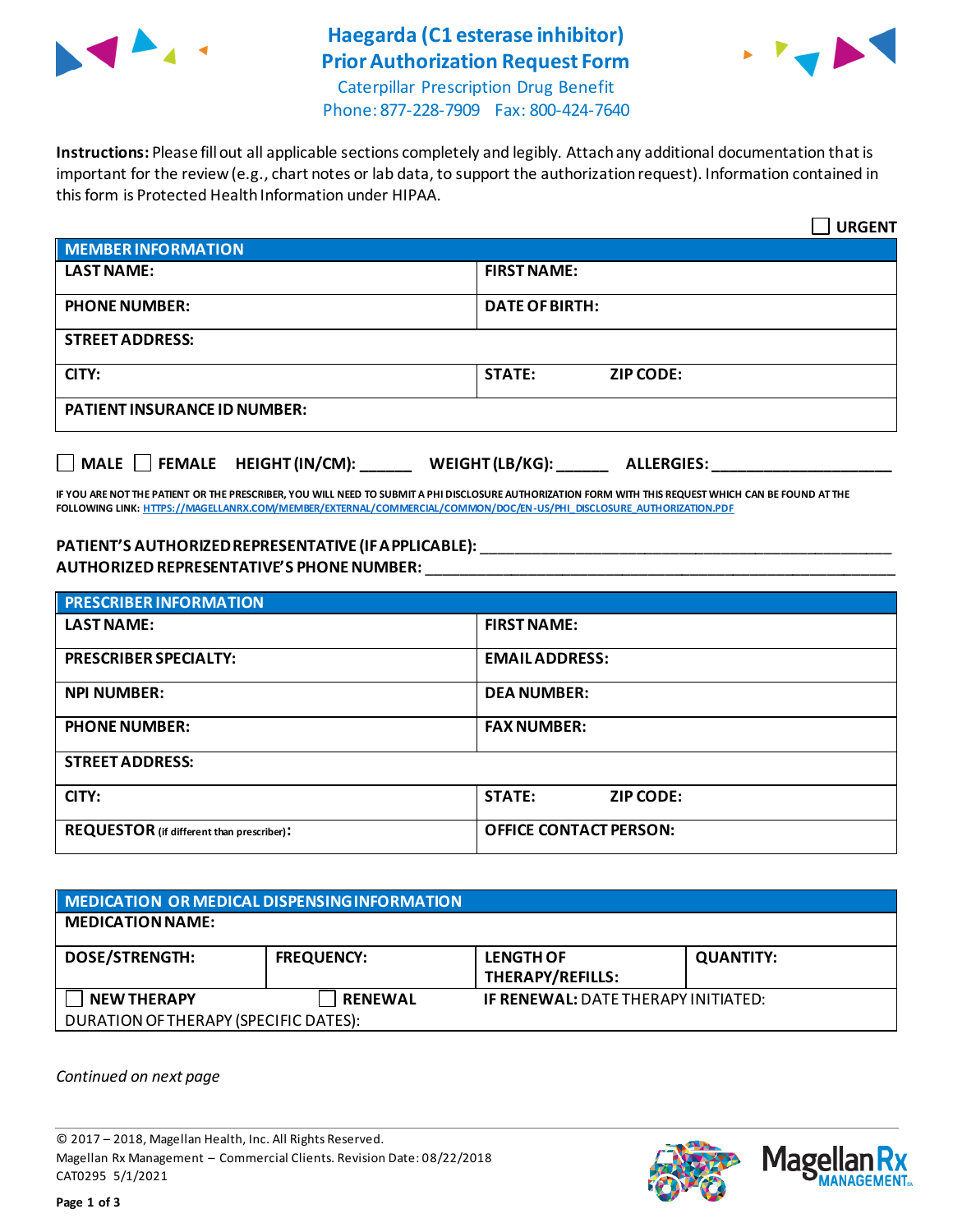

## **Haegarda (C1 esterase inhibitor) Prior Authorization Request Form**

Caterpillar Prescription Drug Benefit Phone: 877-228-7909 Fax: 800-424-7640



| MEMBER'S LAST NAME: WARD AND THE MANUSCRIPT OF THE STATE OF THE STATE OF THE STATE OF THE STATE OF THE STATE O                                                                                                                                                                                                                                                                                                                                                                                    | MEMBER'S FIRST NAME:                                               |                                                       |  |
|---------------------------------------------------------------------------------------------------------------------------------------------------------------------------------------------------------------------------------------------------------------------------------------------------------------------------------------------------------------------------------------------------------------------------------------------------------------------------------------------------|--------------------------------------------------------------------|-------------------------------------------------------|--|
|                                                                                                                                                                                                                                                                                                                                                                                                                                                                                                   | 1. HAS THE PATIENT TRIED ANY OTHER MEDICATIONS FOR THIS CONDITION? | <b>NO</b><br>YES (if yes, complete below)             |  |
| <b>MEDICATION/THERAPY (SPECIFY</b><br>DRUG NAME AND DOSAGE):                                                                                                                                                                                                                                                                                                                                                                                                                                      | <b>DURATION OF THERAPY (SPECIFY</b><br>DATES):                     | <b>RESPONSE/REASON FOR</b><br><b>FAILURE/ALLERGY:</b> |  |
| <b>2. LIST DIAGNOSES:</b>                                                                                                                                                                                                                                                                                                                                                                                                                                                                         |                                                                    | <b>ICD-10:</b>                                        |  |
| $\Box$ Hereditary Angioedema (HAE)<br>□ Other diagnosis: ___________________ICD-10___________________________________                                                                                                                                                                                                                                                                                                                                                                             |                                                                    |                                                       |  |
| 3. REQUIRED CLINICAL INFORMATION: PLEASE PROVIDE ALL RELEVANT CLINICAL INFORMATION TO SUPPORT A<br>PRIOR AUTHORIZATION.                                                                                                                                                                                                                                                                                                                                                                           |                                                                    |                                                       |  |
| <b>Clinical Information:</b><br>Is this drug being prescribed to this patient as part of a treatment regimen specified within a sponsored clinical<br>trial? $\square$ Yes $\square$ No<br>Has patient had four or more hereditary angioedema attacks over a 2-month consecutive period that required<br>acute treatment, medical attention or caused significant functional impairment? $\Box$ Yes $\Box$ No                                                                                     |                                                                    |                                                       |  |
| Is patient's functional C1-inhibitor level less than 50%? $\Box$ Yes $\Box$ No (Copy of lab report must be submitted.)                                                                                                                                                                                                                                                                                                                                                                            |                                                                    |                                                       |  |
| Is patient's C4 antigen level below the laboratory's listed reference range? $\Box$ Yes $\Box$ No (Copy of lab report must be<br>submitted.)                                                                                                                                                                                                                                                                                                                                                      |                                                                    |                                                       |  |
| Has patient had an inadequate response with attenuated androgens (such as danazol)? $\Box$ Yes $\Box$ No                                                                                                                                                                                                                                                                                                                                                                                          |                                                                    |                                                       |  |
| Does patient have at least one (1) contraindication to the use of atten uated androgens (such as danazol)?<br>$\Box$ Yes $\Box$ No<br>Please select one:<br>Hypersensitivity to the androgen or any component of the formulation<br>$\Box$<br>Undiagnosed genital bleeding<br>$\Box$<br><b>D</b> Pregnancy<br><b>Breastfeeding</b><br>□<br>Porphyria<br>$\Box$<br><b>Impaired hepatic function</b><br>$\Box$<br><b>Impaired renal function</b><br>$\Box$<br><b>Impaired cardiac function</b><br>П |                                                                    |                                                       |  |
| Is patient going to be using any other HAE prophylactic agent such as Takhzyro (lanadelumab-flyo), Cinryze (C1<br>esterase inhibitor), or Orladeyo (berotralstat) in combination with Haegarda? $\Box$ Yes $\Box$ No                                                                                                                                                                                                                                                                              |                                                                    |                                                       |  |
| Are there any other comments, diagnoses, symptoms, medications tried or failed, and/or any other information the<br>physician feels is important to this review?                                                                                                                                                                                                                                                                                                                                  |                                                                    |                                                       |  |
|                                                                                                                                                                                                                                                                                                                                                                                                                                                                                                   |                                                                    |                                                       |  |

© 2017 – 2018, Magellan Health, Inc. All Rights Reserved. Magellan Rx Management – Commercial Clients. Revision Date: 08/22/2018 CAT0295 5/1/2021